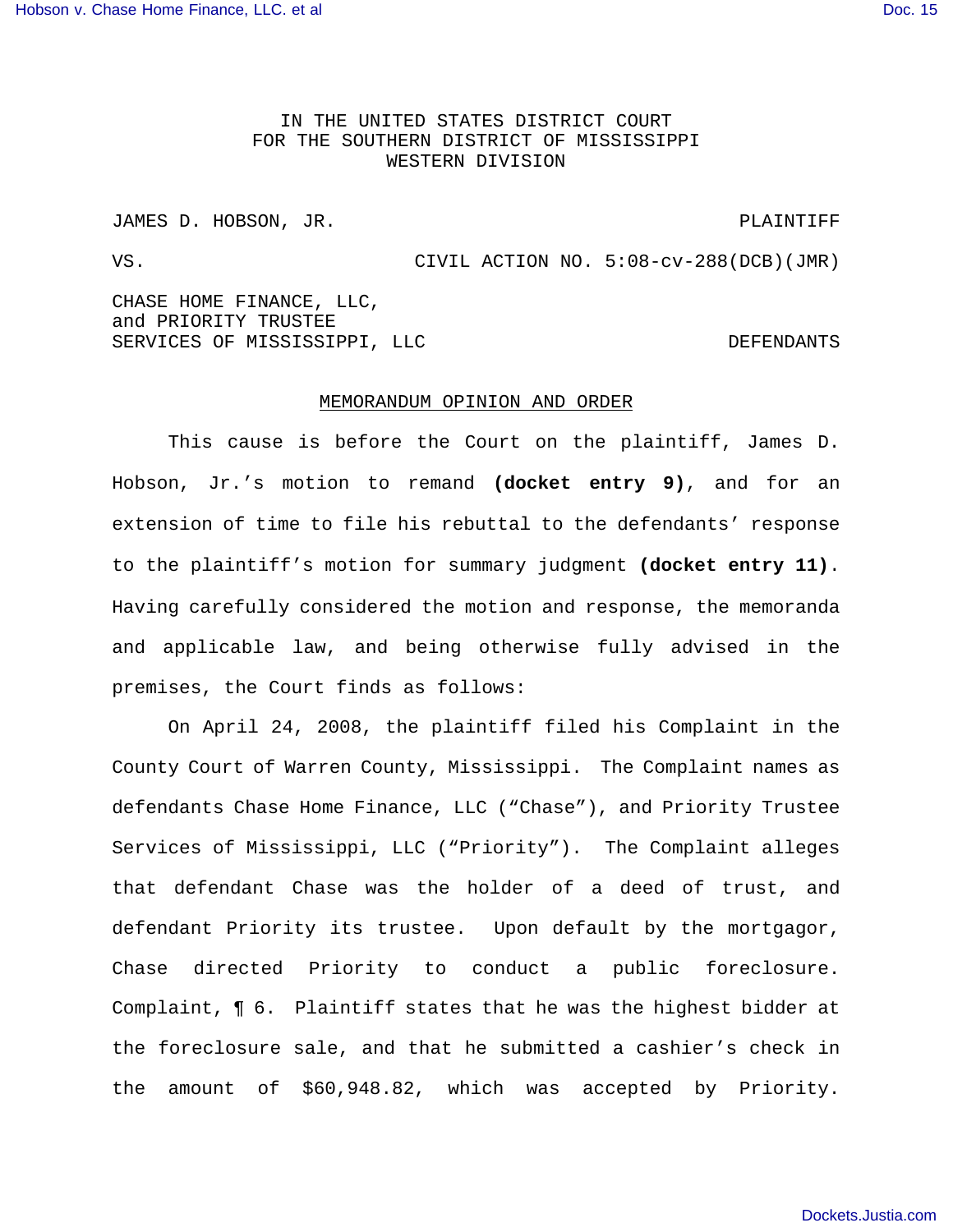Complaint, ¶ 7. Plaintiff's check was then returned by the defendants, with explanation that the mortgagor had cured the default prior to the foreclosure sale. Complaint, ¶ 8. Plaintiff claims to be a bona fide purchaser for value without notice, and alleges that the defendants are in breach of an implied contract. He makes demand on the defendants for the property in exchange for his \$60,948.82 or, in the alternative, for his lost profits from the cancelled sale. The Complaint alleges that the plaintiff's damages do not exceed \$75,000.00. Complaint, ¶ 11 A-B.

On September 12, 2008, the plaintiff filed a Motion for Summary Judgment against defendants Priority and Chase. The motion was served by mail on the defendants' attorneys of record, Mark H. Tyson for Chase and Cory P. Sims for Priority. Motion for Summary Judgment, p. 4 ("Certificate"). On September 24, 2008, attorney Sims filed a Notice of Removal purportedly on behalf of Priority and Chase. Removal is based on diversity of citizenship jurisdiction under 28 U.S.C. § 1332. Although the Notice of Removal was filed more than thirty days after receipt of the Complaint, the Notice of Removal states that the plaintiff's Motion for Summary Judgment constitutes "an amended pleading, motion, order or other paper from which it may be first ascertained that the case is one which is or has become removable." 28 U.S.C. § 1446 (b). As stated above, the plaintiff's Complaint stated that he was not seeking over \$75,000.00. In his Motion for Summary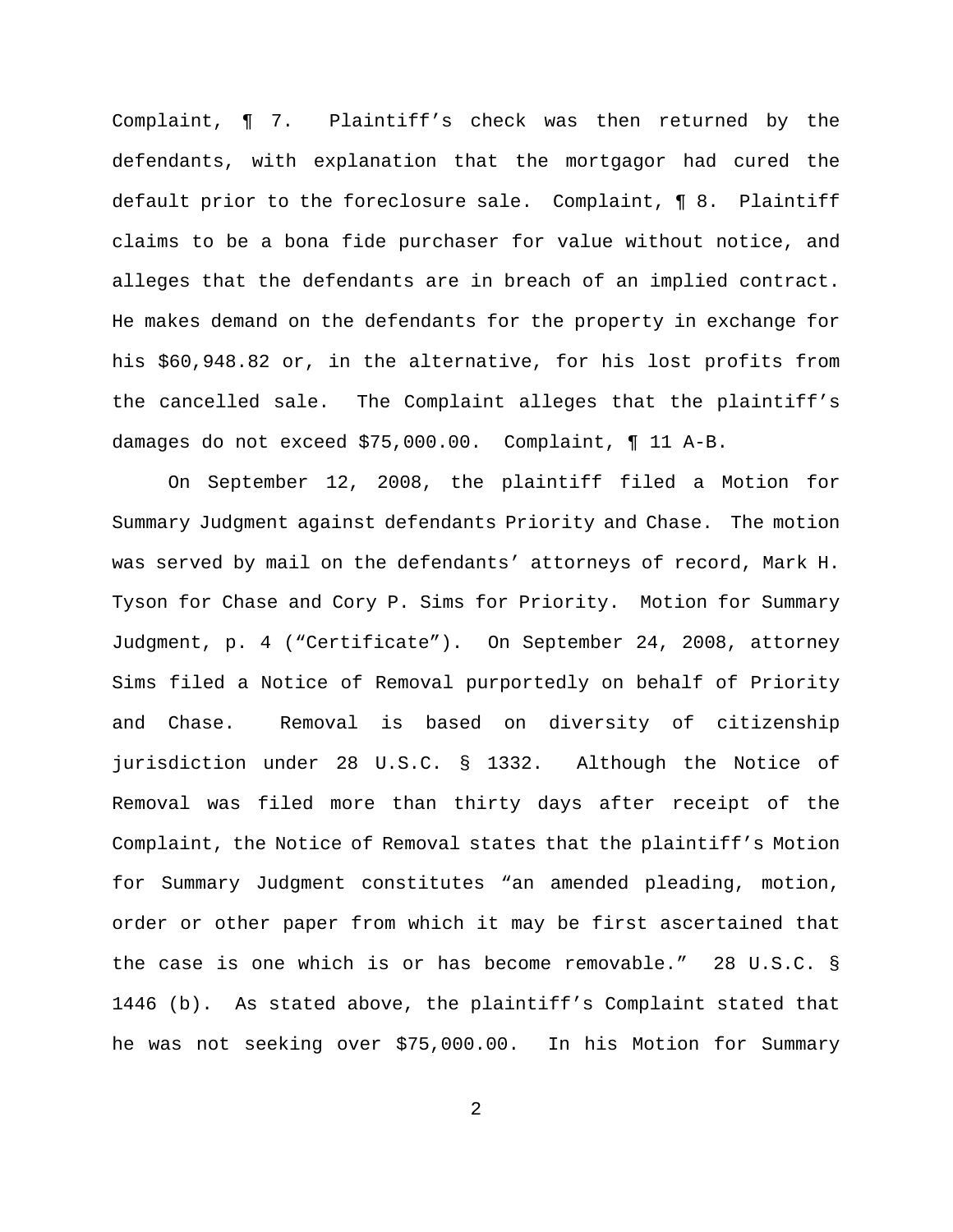Judgment, the plaintiff claims that the property had an appraised value of \$156,000.00 at the time of the foreclosure sale. He states that he is seeking \$95,051.18 as damages, being the difference in the appraised value of the property and the price paid by the plaintiff (\$60,948.82). Motion for Summary Judgment, ¶ 8. The Motion for Summary Judgment therefore established for the first time that the amount in controversy is over \$75,000, and serves as grounds for removal. The Notice of Removal was filed within thirty days of the summary judgment motion as required by § 1446(b).

In support of his Motion to Remand, the plaintiff asserts that only Priority filed the Notice of Removal in accordance with 28 U.S.C. § 1441(a), and that Chase did not join in the removal within the thirty day period provided by  $\S$  1446(b). The defendants respond that attorney Sims formally acted on Chase's behalf when he filed the Notice of Removal, and therefore Chase was not required to subsequently join in the removal.

In considering disputes concerning jurisdiction, a "district court, in a challenged case, may retain jurisdiction only where its authority to do so is clear."Gorman v. Abbott Laboratories, 629 F. Supp. 1196, 1203 (D. R.I. 1986). A removing defendant bears the burden of demonstrating that jurisdiction properly lies with the district court, and that removal was, indeed, proper. De Aguilar v. Boeing Co., 47 F.3d 1404, 1408 (5<sup>th</sup> Cir. 1995); Jernigan v.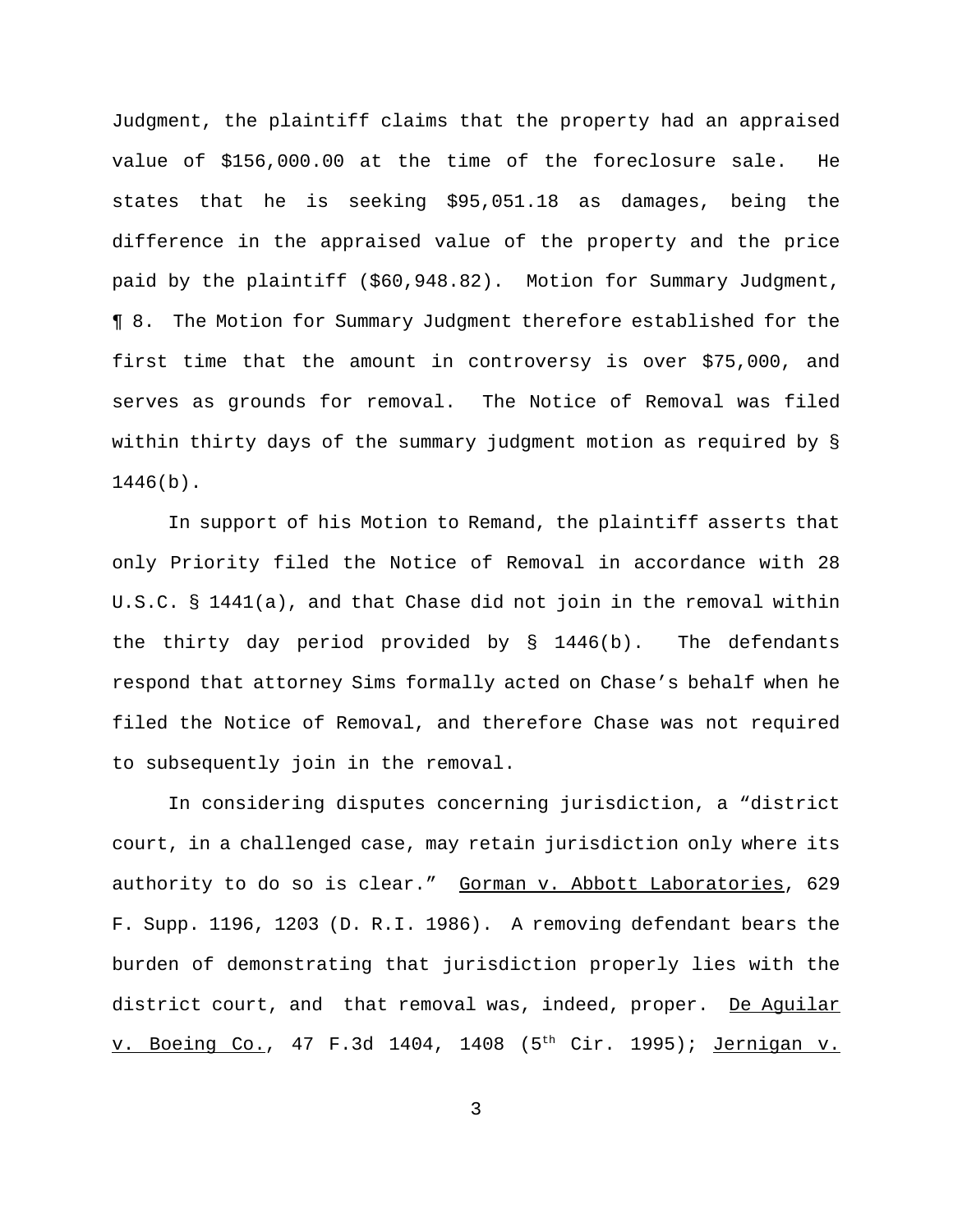Ashland Oil Co., 989 F.2d 812, 815  $(5<sup>th</sup>$  Cir. 1993); Scott v. Communications Services, 762 F. Supp. 147, 149 (S.D. Tex. 1991). A federal district court may assert jurisdiction in a case involving citizens of different states where the amount in controversy, exclusive of interest and costs, exceeds \$75,000. See 28 U.S.C. § 1332(a). The removing party's responsibility "extends not only to demonstrating a jurisdictional basis for removal, but also necessary compliance with the requirements of the removal statute." Albonetti v. GAF Corporation-Chemical Group, 520 F. Supp. 825, 827 (S.D. Tex. 1981). A defendant's failure to satisfy this burden requires remand. Furthermore, when doubt exists as to the right to removal in the first instance, ambiguities are to be construed against removal. Dodson v. Spiliada Maritime Corp., 951 F.2d 40, 42 (5th Cir. 1992); Butler v. Polk, 592 F.2d 1293, 1296 (5th Cir. 1979); Samuel v. Langham, 780 F. Supp. 424, 427 (N.D. Tex. 1992); see also, Fellhauer v. Geneva, 673 F. Supp. 1445, 1447 (N.D. Ill. 1987).

The statute governing what actions are removable states in part:

(a) Except as otherwise expressly provided by Act of Congress, any civil action brought in a State court of which the district courts of the United States have original jurisdiction, may be removed by the defendant or the defendants, to the district court of the United States for the district and division embracing the place where such action is pending. ...

(b) Any civil action of which the district courts have original jurisdiction founded on a claim or right arising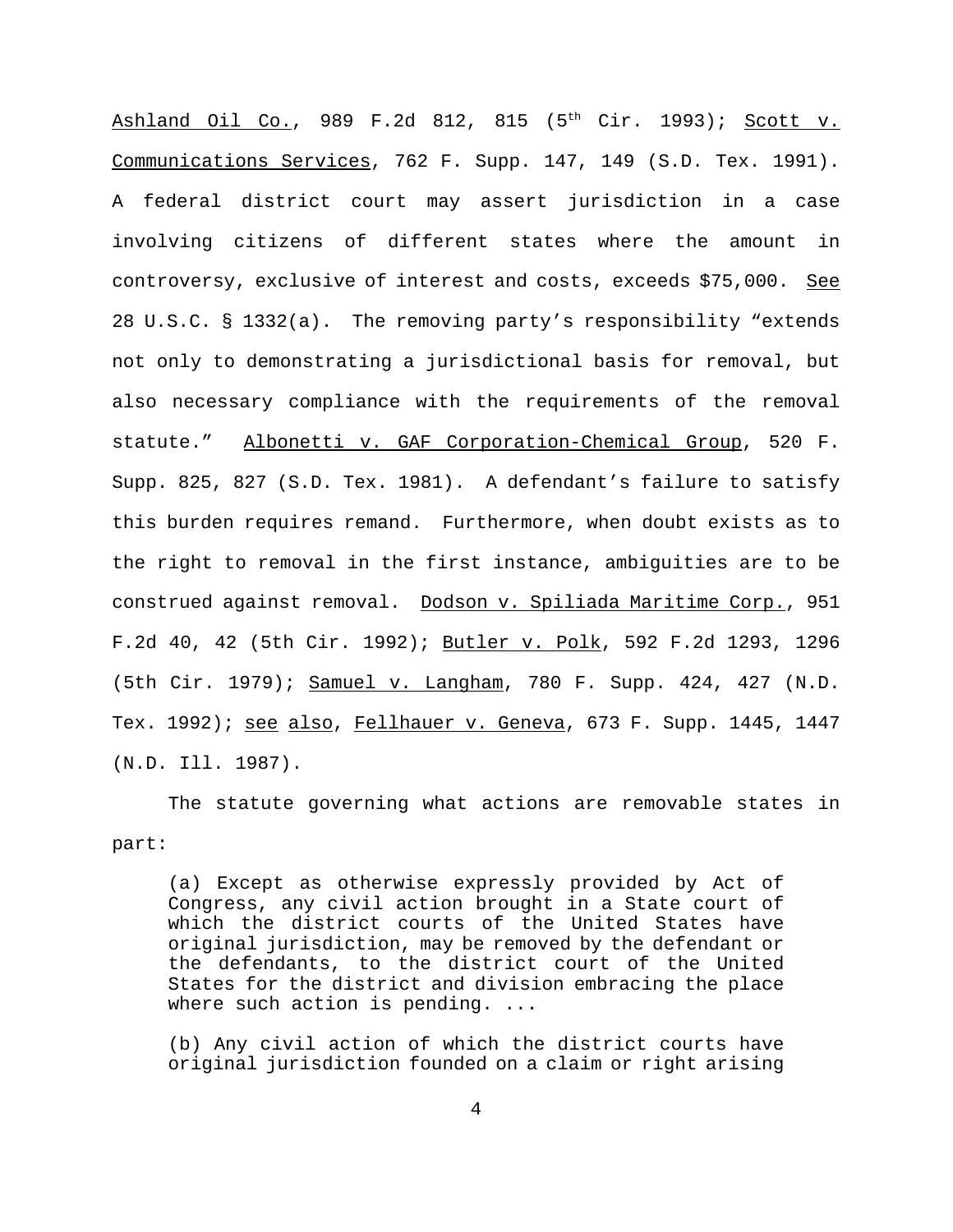under the Constitution, treaties or laws of the United States shall be removable without regard to the citizenship or residence of the parties. Any other such action shall be removable only if none of the parties in interest properly joined and served as defendants is a citizen of the State in which such action is brought.

## 28 U.S.C. § 1441(a),(b). The statute governing the procedure for

removal states:

(a) A defendant or defendants desiring to remove any civil action ... from a State court shall file in the district court of the United States for the district and division within which such action is pending a notice of removal signed pursuant to Rule 11 of the Federal Rules of Civil Procedure and containing a short and plain statement of the grounds for removal, together with a copy of all process, pleadings, and orders served upon such defendant or defendants in such action.

(b) The notice of removal of a civil action or proceeding shall be filed within thirty days after the receipt by the defendant, through service or otherwise, of a copy of the initial pleading setting forth the claim for relief upon which such action or proceeding is based, or within thirty days after the service of summons upon the defendant if such initial pleading has then been filed in court and is not required to be served on the defendant, whichever period is shorter.

 If the case stated by the initial pleading is not removable, a notice of removal may be filed within thirty days after receipt by the defendant, through service or otherwise, of a copy of an amended pleading, motion, order or other paper from which it may first be ascertained that the case is one which is or has become removable, except that a case may not be removed on the basis of jurisdiction conferred by section 1332 of this title more than 1 year after commencement of the action.

28 U.S.C. § 1446(a)(b).

The right to remove is purely statutory. Lewis v. Rego Co., 757 F.2d 66, 68 (3rd Cir. 1985). Most cases emphasize that the procedural requirements for removal from state to federal court,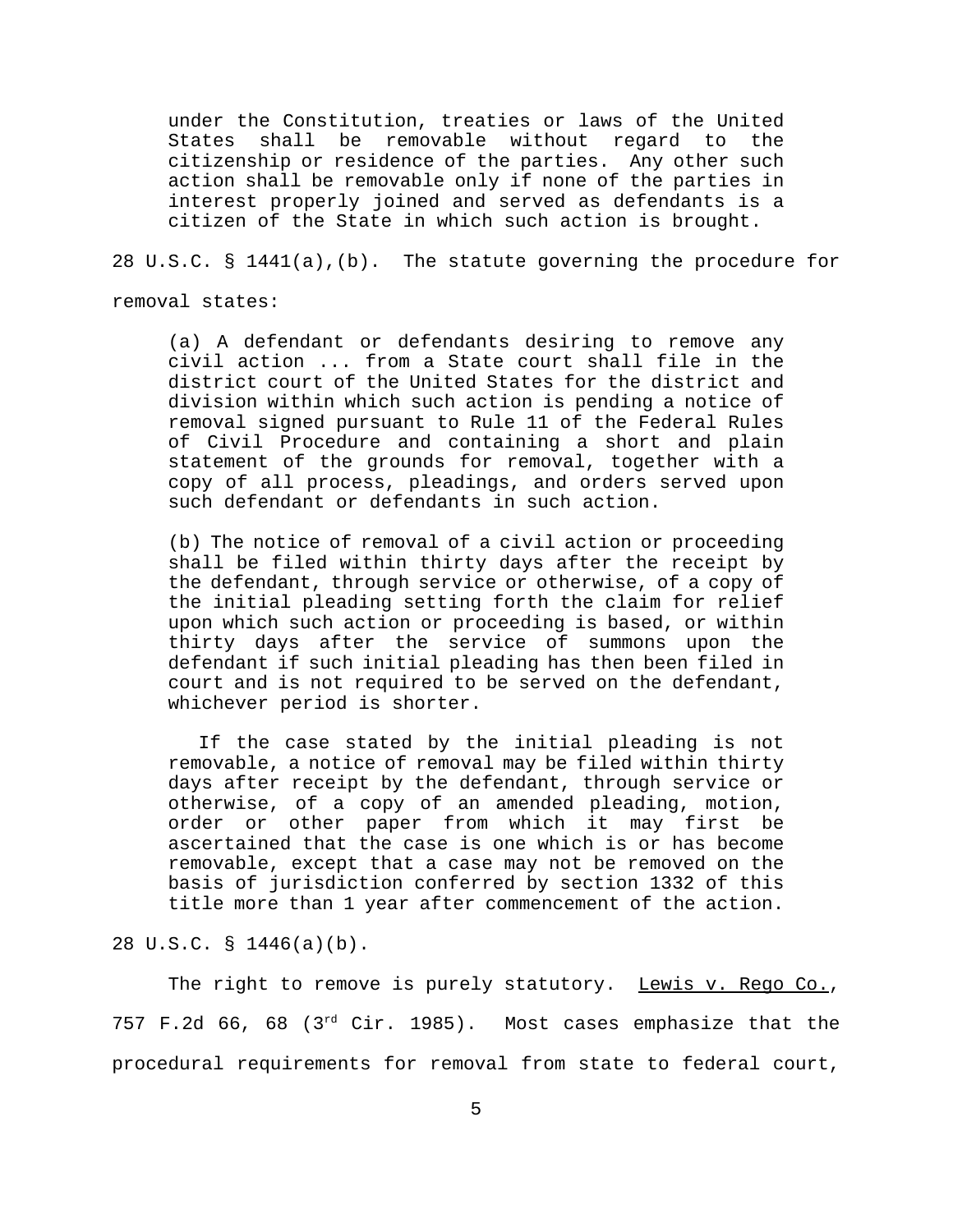although not jurisdictional, are to be strictly construed and enforced in favor of state court jurisdiction. Shamrock Oil & Gas Corp. v. Sheets, 313 U.S. 100, 108-09 (1941); McManus v. Glassman's Wynnefield, Inc., 710 F.Supp. 1043, 1045 (E.D. Pa. 1989). There is nothing in the removal statute that suggests that a district court has "discretion" to overlook or excuse prescribed procedures. Defective removal procedure is a proper ground for remand. Foster v. Chesapeake Ins. Co., Ltd., 933 F.2d 1207, 1215 (3rd Cir. 1991); Employers Ins. of Wausau v. Certain Underwriters, 787 F.Supp. 165, 166 (W.D. Wis. 1992); Shamrock Oil & Gas, 313 U.S. at 108-09.

When there is doubt as to the right to removal in the first instance, ambiguities are to be construed against removal. Samuel v. Langham, 780 F.Supp. 424, 427 (N.D. Tex. 1992); Boyer v. Snap-On Tools Corp., 913 F.2d 108, 111 (3rd Cir. 1990)("all doubts [about removal] should be resolved in favor of remand"). "The district court, in a challenged case, may retain jurisdiction only where its authority to do so is clear." Gorman v. Abbott Laboratories, 629 F.Supp. 1196, 1203 (D. R.I. 1986). "The removing party bears the burden of showing that removal was proper." Medical College of Wisconsin Faculty Physicians & Surgeons v. Pitsch, 776 F.Supp. 437, 439 (E.D. Wis. 1991). "This extends not only to demonstrating a jurisdictional basis for removal, but also necessary compliance with the requirements of the removal statute." Albonetti v. GAF Corporation-Chemical Group, 520 F.Supp. 825, 827 (S.D. Tex. 1981).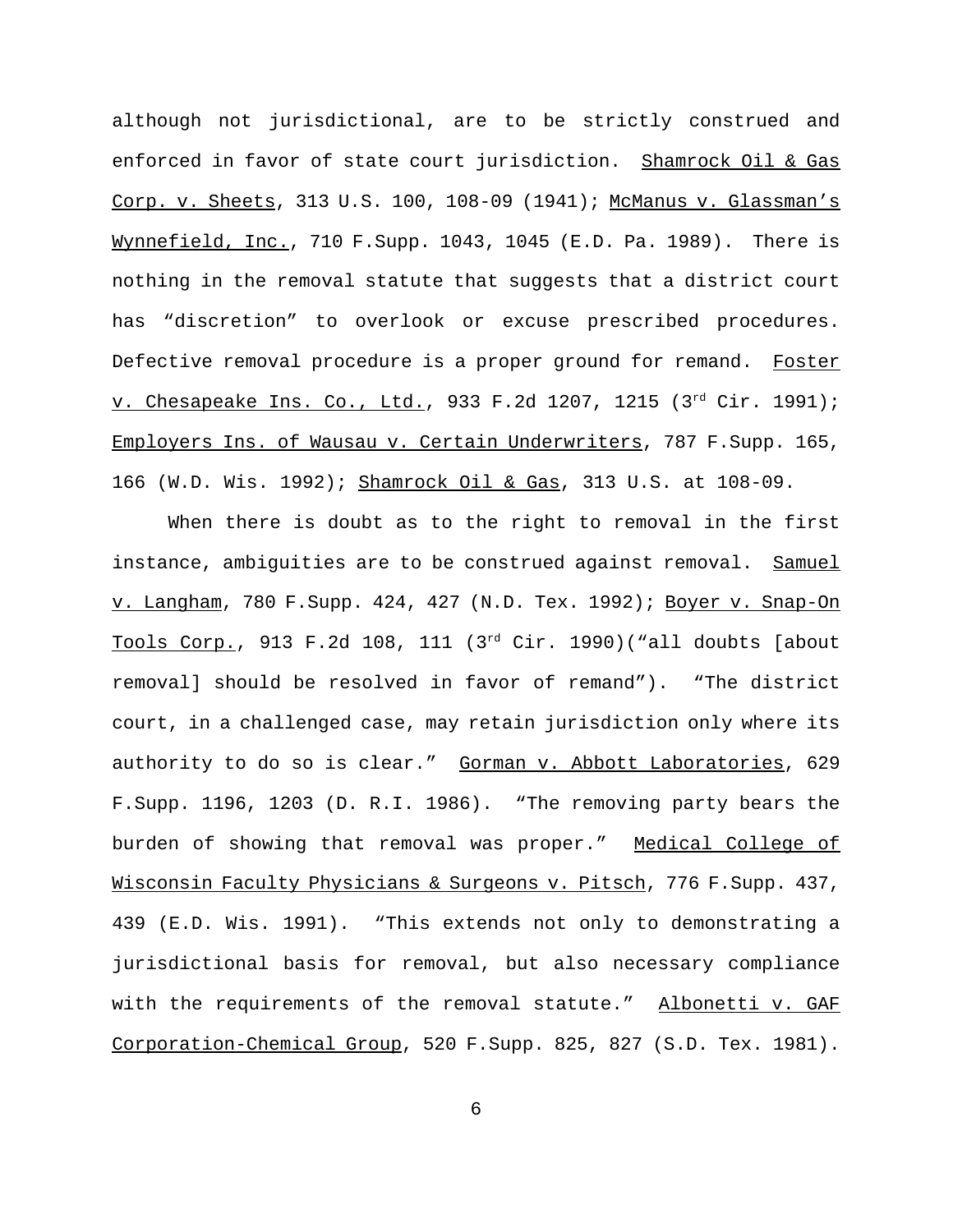The Notice of Removal filed in this case begins:

 Pursuant to 28 U.S.C. § 1441, Defendants Priority Trustee Services of Mississippi, L.L.C., ("Priority") and Chase Home finance, LLC, ("Chase") file their Notice of Removal of the instant matter to the United States District Court for the Southern District of Mississippi ... .

Notice of Removal, p. 1. The pleading is signed by attorney Sims on behalf of the law firm of Morris, Schneider, Prior, Johnson & Freedman, L.L.C. of Atlanta Georgia. Notice of Removal, p. 3. Sims was the attorney of record only for Priority. Nothing in the Notice refers to any authority to sign the Notice of Removal on behalf of Chase.

As a general rule, all defendants must join in a removal petition in order to effect removal.<sup>1</sup> Northern Illinois Gas Co. v. Airco Industrial Gases, Div. of Airco, Inc., 676 F.2d 270, 272 (7th Cir. 1982); Padden v. Gallaher, 513 F.Supp. 770, 771 (E.D. Wis. 1981); Creekmore v. Food Lion, Inc., 797 F. Supp. 505, 508 (E.D. Va. 1992); Knickerbocker v. Chrysler Corporation, 728 F.Supp. 460 (E.D. Mich. 1990); Fellhauer, 673 F.Supp. at 1447; Fields v. Reichenberg, 643 F.Supp. 777, 778 (N.D. Ill. 1986); Darras v. Trans World Airlines, Inc., 617 F. Supp. 1068, 1069 (N.D. Ill. 1985). See also Charles Alan Wright, Arthur R. Miller & Edward H. Cooper, 14A

 $1$  There are three well-recognized exceptions to the rule that all defendants must join in the removal petition: (1) Where a defendant was not yet served with process at the time the removal petition was filed; (2) where a defendant is merely a nominal or formal party-defendant; and (3) where the removed claim is a separate and independent claim under 28 U.S.C. § 1441(c). Moody v. Commercial Ins. Co., 753 F.Supp. 198, 200 (N.D. Tex. 1990). None of the exceptions apply here.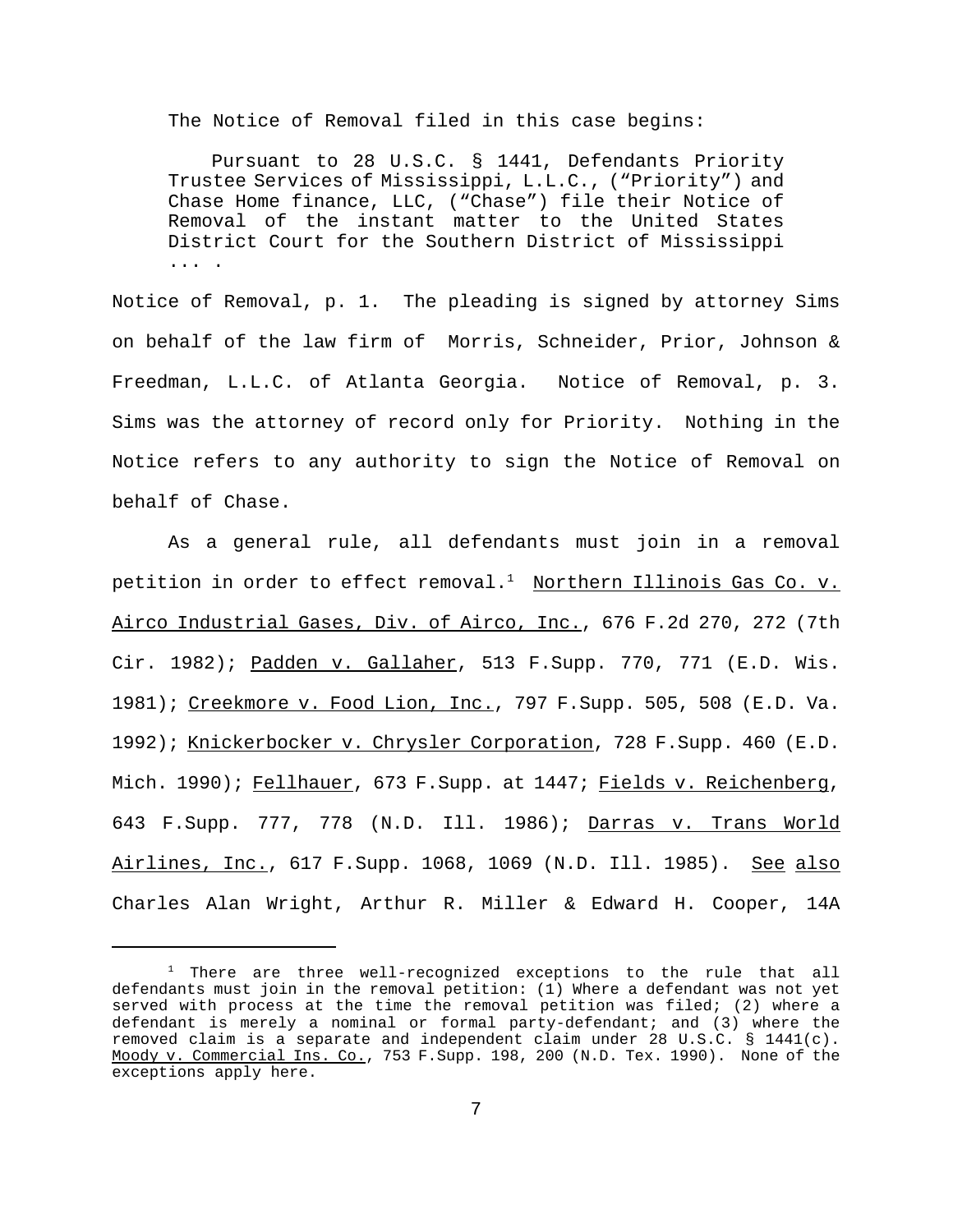Federal Practice and Procedure § 3731, at 504-07 (West 2d Ed. 1985).

Although not provided for in § 1446, removal generally requires that all defendants then served join in or consent to removal within thirty days of receipt of the complaint or other paper. This joinder or consent requirement is known as "the rule of unanimity." Smith v. Union Nat'l Life Ins. Co., 187 F.Supp.2d 635, 640 (S.D. Miss. 2001)("There is no express statutory requirement for joinder or consent by codefendants; however, the case law firmly establishes this requirement, which is known as the 'rule of unanimity.'"). The requirement that each defendant join in or consent to removal does not mean that each defendant must actually sign the notice of removal. However,

there must be some timely filed written indication from each served defendant, or from some person or entity purporting to formally act on its behalf in this respect and to have authority to do so, that it has actually consented to such action. Otherwise, there would be nothing on the record to 'bind' the allegedly consenting defendant.

Getty Oil Corp. v. Insurance Co. of North America, 841 F.2d 1254, 1262 n.11 (5<sup>th</sup> Cir. 1988).

The Notice of Removal in this case is signed only by counsel for Priority. Although the Notice recites that it is "filed" by both Priority and Chase, Chase did not file a written document indicating its consent. In a belated attempt to cure this defect, the defendants rely on the affidavit of Mark H. Tyson, attorney for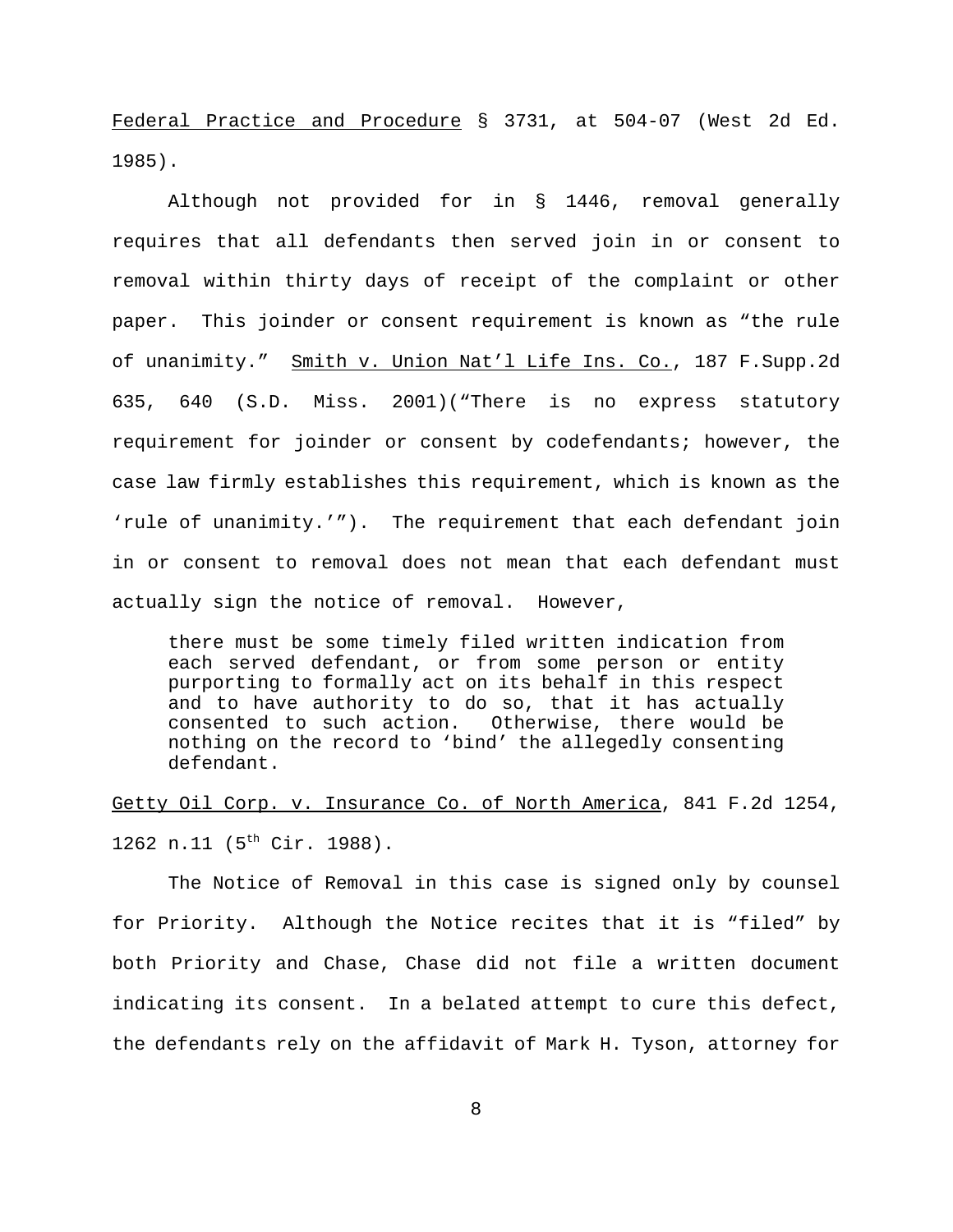Chase, wherein he states that "Sims was authorized to sign the notice of removal filed in this action on Chase's behalf." Tyson Aff., p. 1. Chase has not produced a written authorization or consent. Moreover, neither the Tyson affidavit nor any authorization or consent was filed within the thirty-day removal period as required by § 1446(b).

In addition, the representation in the Notice that it is "filed" by both Priority and Chase, even if construed as a statement that Chase joined in or consented to removal within the thirty day removal period, is insufficient because the Notice is signed only by Priority's attorney. See Ogletree v. Barnes, 851 F.Supp. 184, 187 (E.D. Pa. 1994)(representation in notice of removal that "[a]ll defendants to this action consent to its removal" held insufficient); Samuel v. Langham, 780 F.Supp. 436, 442 (N.D. Tex. 1992)(same). In Hammonds v. Youth for Christ USA, 2005 WL 3591910 (W.D. Tex. Aug. 16, 2005), counsel for the removing defendant stated in the notice of removal that he had conferred with counsel for the remaining defendants and that they were in agreement with the removal. The court found that "[s]uch a statement signed only by counsel for the removing defendant is insufficient to fulfill the 'procedural requirements of the removal statute.'"  $\underline{Id}$ . at \*3 (citations omitted).

In Baker v. Ford Motor Company, 1997 WL 88260 (N.D. Miss. 1997), counsel for one defendant, Grumman Allied Industries,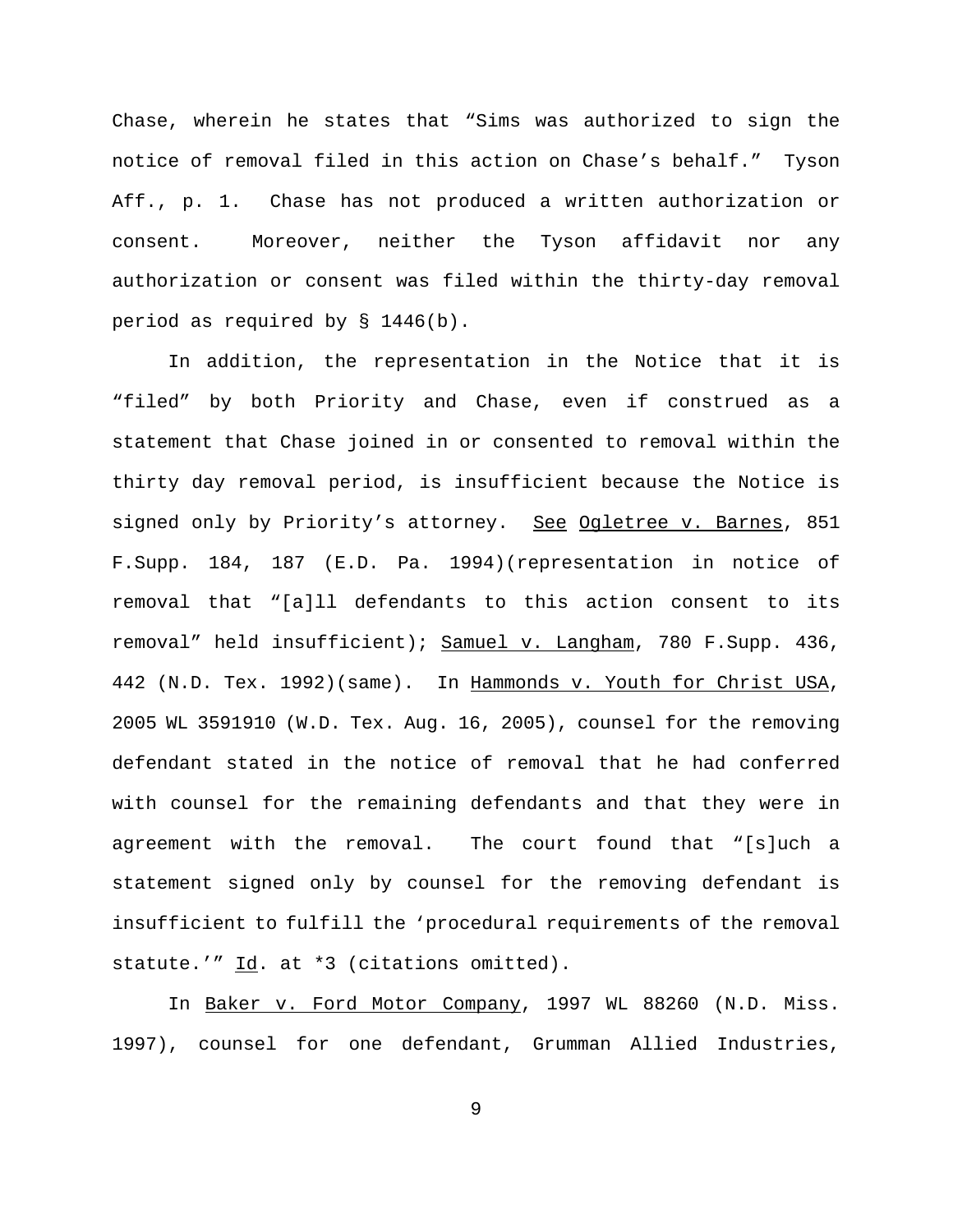removed to federal court on grounds of diversity jurisdiction. The other defendant, Ford Motor Company, filed a joinder four days after the deadline for removal. Grumman's notice of removal, however, contained the statement that Ford, through its counsel, was joining in the removal. In opposing a motion to remand, Ford's counsel filed an affidavit stating that "he authorized Grumman's counsel 'to include affiant's name in the Notice of Removal and to bind Ford Motor Company in the Notice of Removal.'" The affidavit further stated that the separate joinder was a "'redundant formality ... to confirm the already-established fact that [Ford] joined in the Notice of Removal filed December 3, 1996.'" Id. at \* 1.

In rejecting the defendants' argument, the court noted:

The notice of removal does not state that Grumman was authorized to represent that Ford had consented to the removal, and no document was filed at the time of removal or within the prescribed 30-day period showing that the representation in the notice of removal was even authorized. Getty Oil Corp., Div. of Texaco, Inc., 841 F.2d at 1262 n. 11 (removal petition "does not allege that NL has authorized INA to formally (or otherwise) represent to the court on behalf of NL that NL has consented to the removal"). The affidavit could be construed as "'an official filing or voicing of consent,'" as required by the majority view but is untimely. Knickerbocker v. Chrysler Corp., 728 F.Supp. 460, 461 (E.D. Mich. 1990)(citations omitted). Even if the representation were presumed to have been authorized at the time of removal, it is not the equivalent of written consent by Ford or its attorney, and oral consent expressed to Grumman's counsel falls short of the requirement that served defendants "officially indicate their unanimity in the removal of an action in a timely fashion." Albonetti v. GAF Corporation-Chemical Group, 520 F.Supp. 825, 828 (S.D. Tex. 1981). In other words,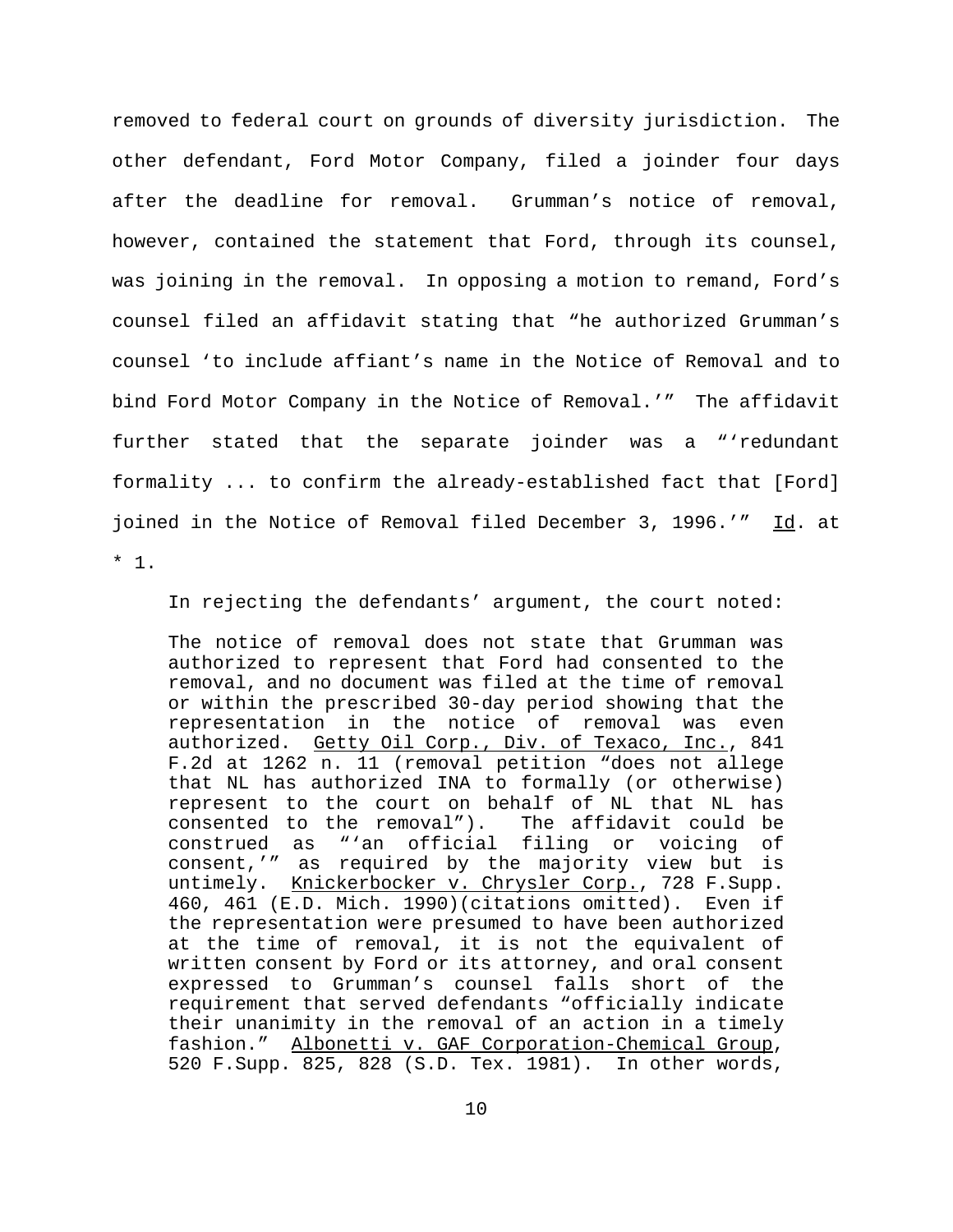each served defendant must timely express consent to the court, as opposed to the removing defendant.

Id. at \* 1. The court found that the allegation in the notice of removal did not constitute the required joinder in or consent to removal and that the affidavit did not cure the defect since it was not filed within the thirty day period. Id.

The defendants in the case at bar also claim that attorney Sims was serving as "lead counsel" for both defendants on the removal issue; however, as previously noted, the Fifth Circuit requires a "timely filed written indication from each served defendant, or from some person or entity purporting to formally act on its behalf in this respect and to have authority to do so, that it has actually consented to" the removal. Getty, 841 F.2d at 1262 n.11 (emphases added).

In Baker, the defendants contended that Grumman's counsel served as lead counsel on the removal issue and filed Ford's joinder. The court rejected this argument, noting that Ford and Grumman were represented by separate counsel. In the case before this Court, it is undisputed that at the time of removal Priority and Chase were represented by separate counsel. The Baker court also noted that 28 U.S.C. § 1446(a) requires that a notice of removal must be "signed pursuant to Rule 11." Rule 11, in turn, requires that each pleading, written motion or other paper submitted to the court be signed by the party or its attorney of record, if represented. Rule 11 "does not authorize one party to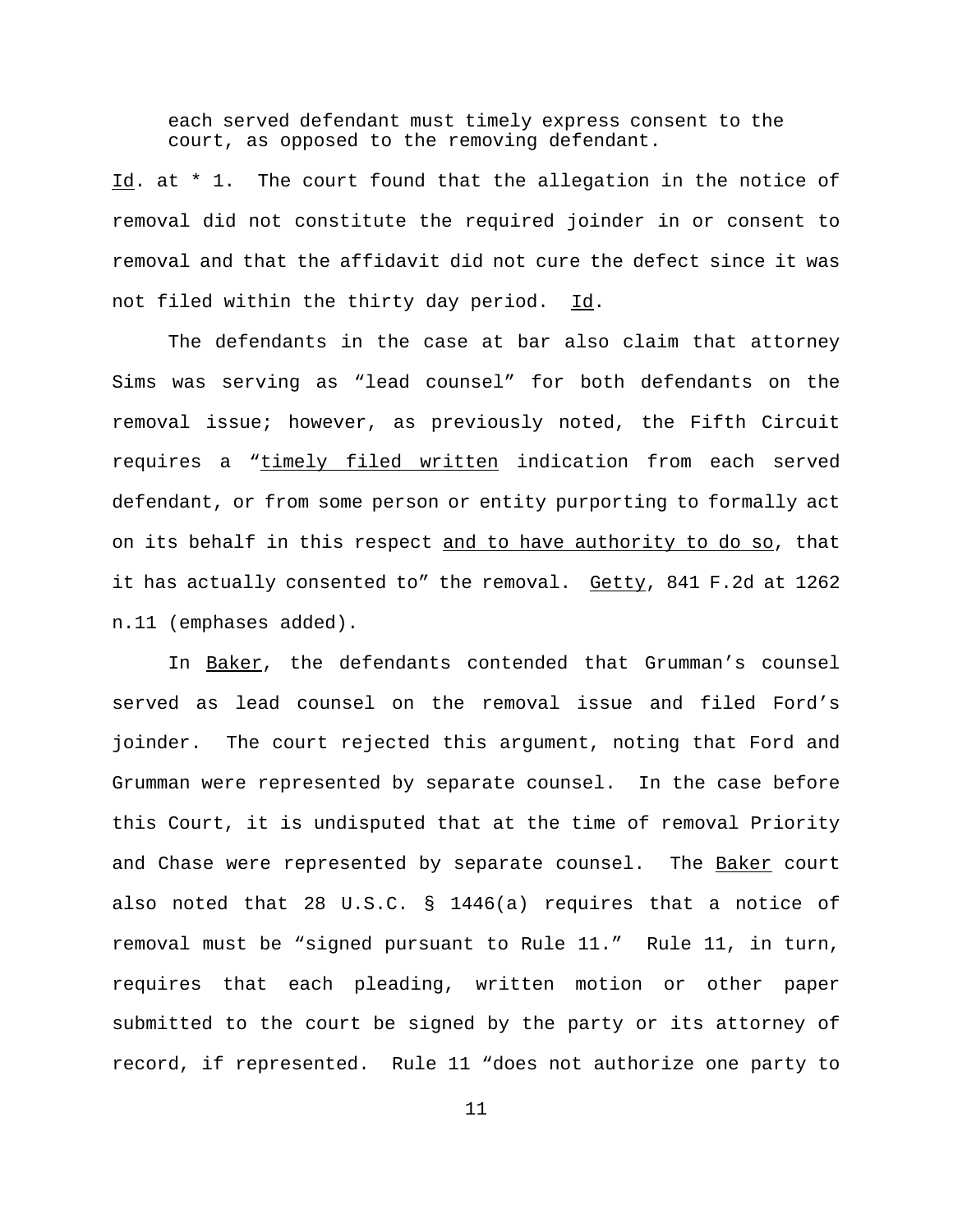make representations or file pleadings on behalf of another." Miles v. Kilgore, 928 F.Supp. 1071, 1076 (N.D. Ala. 1996). Thus, each defendant or its official representative is required to indicate its joinder in or consent to removal. Baker, 1997 WL 88260 at \* 2. Even if Priority and Chase were represented by the same counsel, counsel was required to indicate that he was signing the Notice for Chase as well as for Priority. See Creekmore v. Food Lion, Inc., 797 F.Supp. 505, 508-509 (E.D. Va. 1992)(each defendant must consent to removal "officially," "affirmatively" and "unambiguously"). This is in keeping with the principle that the right to remove is purely statutory, and that any ambiguities are to be strictly construed in favor of remand.

 There is nothing unfair about requiring each defendant to either sign the notice of removal, file its own notice of removal, or file a written consent or written joinder to the original notice of removal. Such a policy, while insuring the unanimity of removal, does not prevent any defendant from taking full advantage of the removal statute, and it is not a requirement which could be manipulated by plaintiffs to overcome the rights of defendants to remove. Martin Oil Co. v. Philadelphia Life Ins. Co., 827 F.Supp. 1236, 1238 (N.D. W.Va. 1993).

Jarvis v. FHP of Utah, Inc., 874 F. Supp. 1253, 1255 (D. Utah 1995); see also Production Stamping Corp. v. Maryland Casualty Co., 829 F.Supp. 1074, 1077 (E.D. Wisc. 1993)("Requiring an independent statement of consent from each defendant ensures that the Court has a clear and unequivocal basis for subject matter jurisdiction before taking the serious step of wrestling jurisdiction from another sovereign.").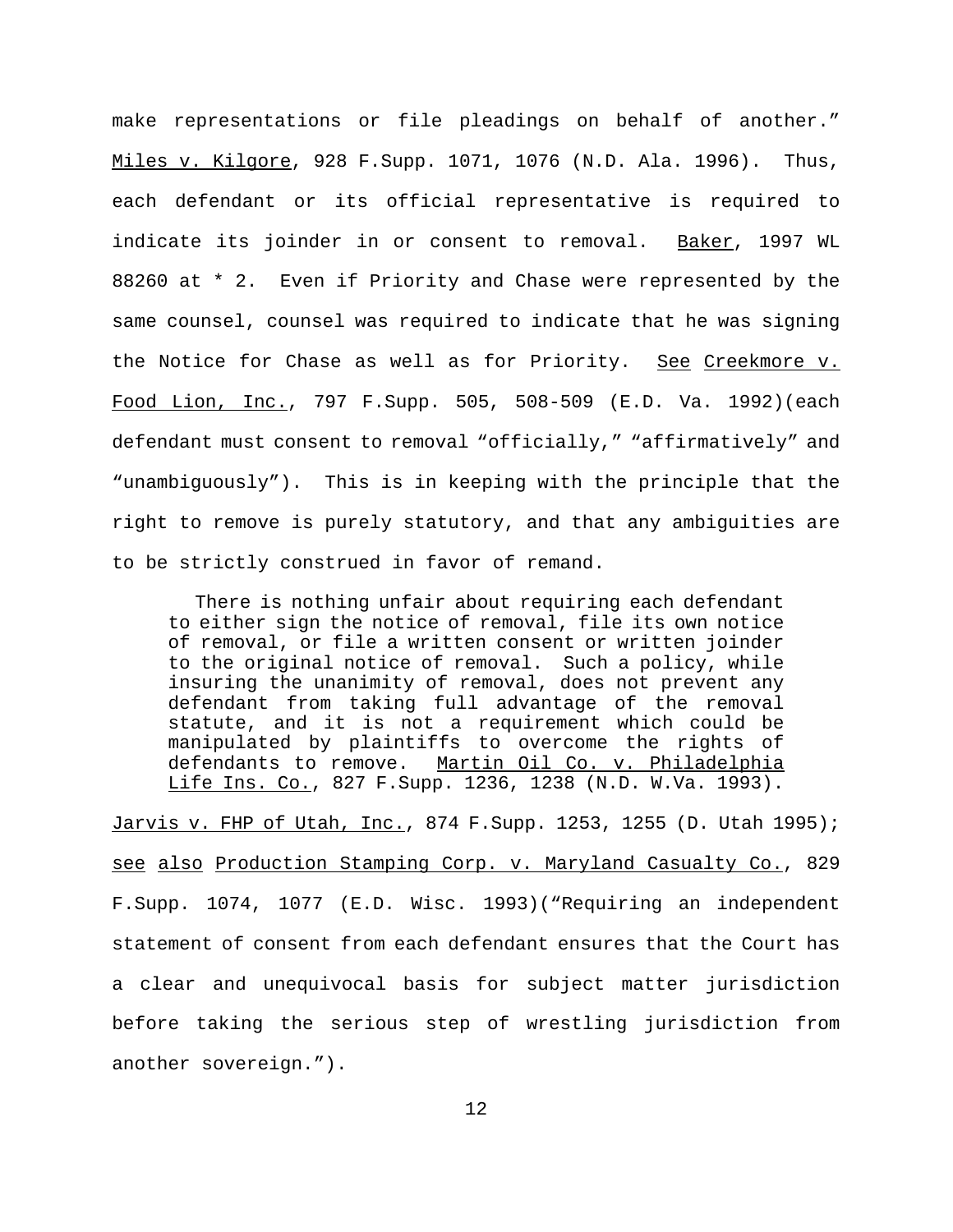The notice of removal in the case at bar is procedurally defective on the ground that Chase did not comply with the thirty day time limitation. This defect has not been waived by the plaintiff and cannot be cured now. Although a defendant is free to amend a notice of removal within the thirty day period set forth in 28 U.S.C. § 1446(b), once the thirty day period has expired, amendment is not available to cure a substantive defect in removal proceedings. Moody v. Commercial Ins. Co. of Newark, N.J., 753 F.Supp. 198, 201-02 (N.D. Tex. 1990). Although a plaintiff can waive a procedural defect in removal by failing to file a timely motion to remand, the plaintiff in this case filed a timely motion to remand and has not waived the defect.

Based on the foregoing, the Court concludes that Chase has failed to join in or consent to the Notice of Removal filed by Priority within the thirty day time limitation of 28 U.S.C. § 1446(b). Further, the Court finds that there was no independent and unambiguous notice of joinder or consent by Chase within said period. Therefore, the removal of this action to federal court is defective. When a party makes a timely motion to remand asserting a procedural defect, such as the failure of all defendants to join in or consent to removal, remand is required. Thompson v. Louisville Ladder Corp., 835 F.Supp. 336, 339-40 (E.D. Tex. 1993). The plaintiff's motion to remand is well taken, and this action shall be remanded to the state court.